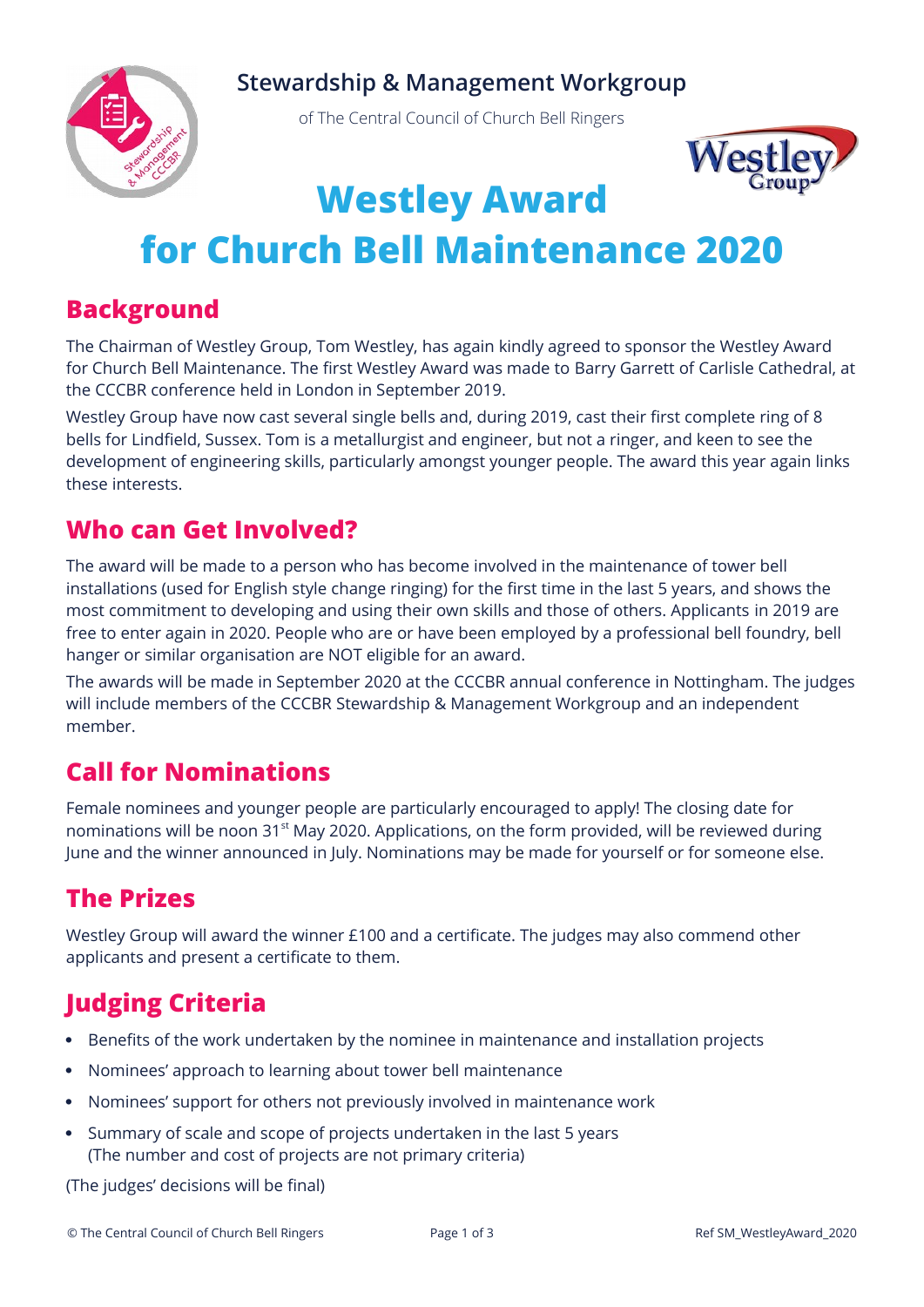# **Westley Award for Church Bell Maintenance 2020**

### **Application Form**

#### **Please return to the Workgroup Lead (smlead@cccbr.org.uk) by noon on Sunday 31st May 2020.**

(The completed form should not exceed 3 pages, plus up to 3 pages for examples)

| Nominee's name:          |                                                                                                              |  |                     |
|--------------------------|--------------------------------------------------------------------------------------------------------------|--|---------------------|
| Email address:           |                                                                                                              |  |                     |
| Tower:                   |                                                                                                              |  |                     |
| Member of:               |                                                                                                              |  | Association / Guild |
| Gender:                  |                                                                                                              |  |                     |
|                          | Age band: Under 25, 25-44, 45-64, 65 and over:                                                               |  |                     |
| or related organisation. | I confirm that the nominee is not and has never been employed professionally in a bell foundry, bell hanging |  |                     |
|                          | Name of person making nomination (if different):                                                             |  |                     |
| Email address:           |                                                                                                              |  |                     |
|                          | I confirm that the nominee is aware of this nomination.                                                      |  |                     |
|                          | Date of first starting to become involved in belfry maintenance:                                             |  |                     |
|                          | Why they started to become involved in tower bell installations and maintenance:                             |  |                     |
|                          |                                                                                                              |  |                     |
|                          |                                                                                                              |  |                     |
|                          |                                                                                                              |  |                     |
|                          |                                                                                                              |  |                     |
|                          |                                                                                                              |  |                     |
|                          |                                                                                                              |  |                     |
|                          |                                                                                                              |  |                     |

How they learned about tower bell installations and maintenance: